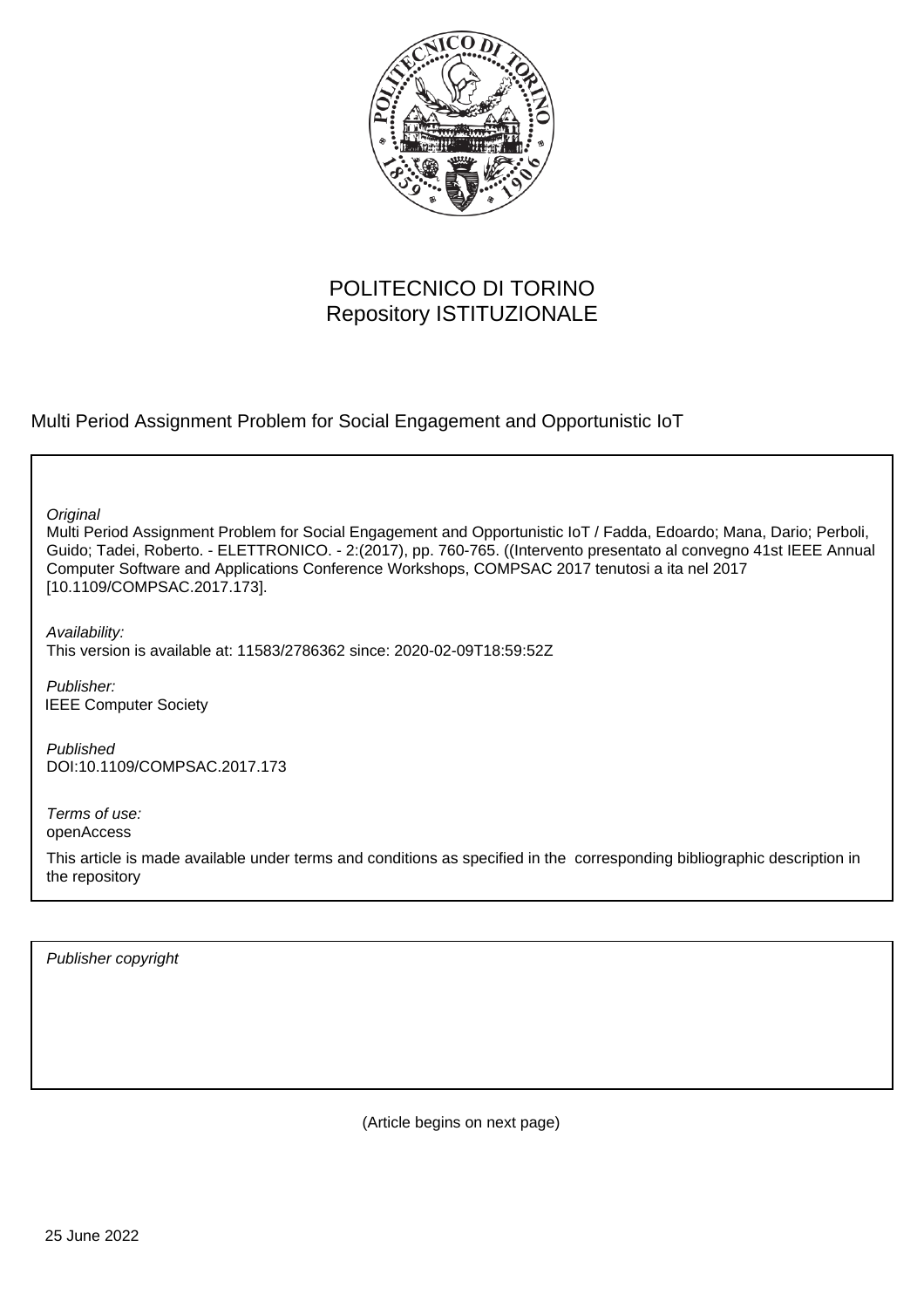# Multi Period Assignment problem for Social Engagement and Opportunistic IoT

Edoardo Fadda *Politecnico di Torino Torino, Italy Email: edoardo.fadda@polito.it*

Dario Mana *TIM Joint Open Lab Torino, Italy Email: dario.mana@telecomitalia.it*

#### Guido Perboli

*ICT for City Logistics and Enterprises Center Politecnico di Torino, Torino, Italy Email: guido.perboli@polito.it*

Roberto Tadei *Politecnico di Torino Torino, Italy Email: roberto.tadei@polito.it*

*Abstract*—Due to the diffusion of Internet of Things (IoT), many devices such as water meters, smart dumpsters, and many other objects have the capacity to record data. Gathering these data from the devices is a problem that could be solved in three ways: by building a huge network infrastructure, by using regular workforce or by using opportunistic IoT networks, i.e. by using as mobile hotspots the devices of selected users. The latter is cheaper than the others, requiring only the payment of a reward to the users. In this paper, we introduce a Multi Period Assignment problem, i.e. a problem for planning the operations of Opportunistic IoT networks. The problem minimizes the sum of user rewards, while gathering data from all devices. An effective heuristic method able to deal with realistic-sized instances is presented. The heuristic is able to find, by using a reasonable amount of time, the optimum for 124 out of 128 instances and reach gaps smaller than 0*.*1% for the remaining 4 instances.

*Keywords*—Internet of Things; Multi Period Assignment problem; Heuristics

### 1. Introduction

The diffusion of sensors networks for gathering data all over the city and their integration in business intelligence and operation management processes are nowadays increasing. Many of these operations simply require easy tasks such as collect data from water meters or urban sensors. Moreover, the interoperability of a large part of the sensors used in Internet of Things (IoT) applications with smartphones enables the standard mobile users to perform these data gathering tasks. On the contrary, these operations are normally performed by using ad-hoc networks (with a large infrastructural cost) or by trained staff, with high variable economic and environmental variable costs (i.e. pollution). The emerging business model able to solve this problem is called social engagement, i.e., a company uses social engagement if it uses mobile applications in order to ask people to perform tasks in order to reach a business goal, while giving a reward to people who are assigned to tasks. This strategy is already used in the e-grocery domain by Walmart (US grocery retailers): it asks in-store shoppers to carry packages to on-line shoppers for a discount [1].

In this paper, we consider a new application of the social engagement for building low-cost temporary IoT networks, the opportunistic IoT (o-IoT) networks. This business model tries to solve the problem of gather data from a distributed network of sensors in an urban area by using as mobile hotspots the devices of selected users. This application is critical because without the proposed opportunistic connections to gather data from these devices requires a huge network infrastructure able to cover the whole city. O-IoT inspires the Coiote project by TIM (the largest Italian telecommunication company) [2], this project is, as far as the authors know, the first attemp of the implementation of this framework in a real application. The goal of this project is to develop a mobile phone application enabling TIM to ask users to do some tasks in relation to the mobile phone cell where they are located. The tasks that the users are asked to do are to share their mobile connection with smart dumpsters. In this way, the smart dumpsters can transmit to the central unit the data related to the amount of waste that they have collected and the company in charge of the waste collection can plan the operations in an optimal way. This architecture is shown in Figure 1. TIM rewards the tasks. The main objective of this paper is to define a mathematical model suitable to help companies that use social engagement. The objective of the model is to minimize the total cost of the rewards that the company has to pay while doing all the tasks in every cell before the end of the considered time interval. The model that describes the problem is a customized version of the Multi Period Assignment Problem (MPAP). To our knowledge, this is the first time that such a problem is presented. The computational experiments show that exact methods perform poorly on big instances because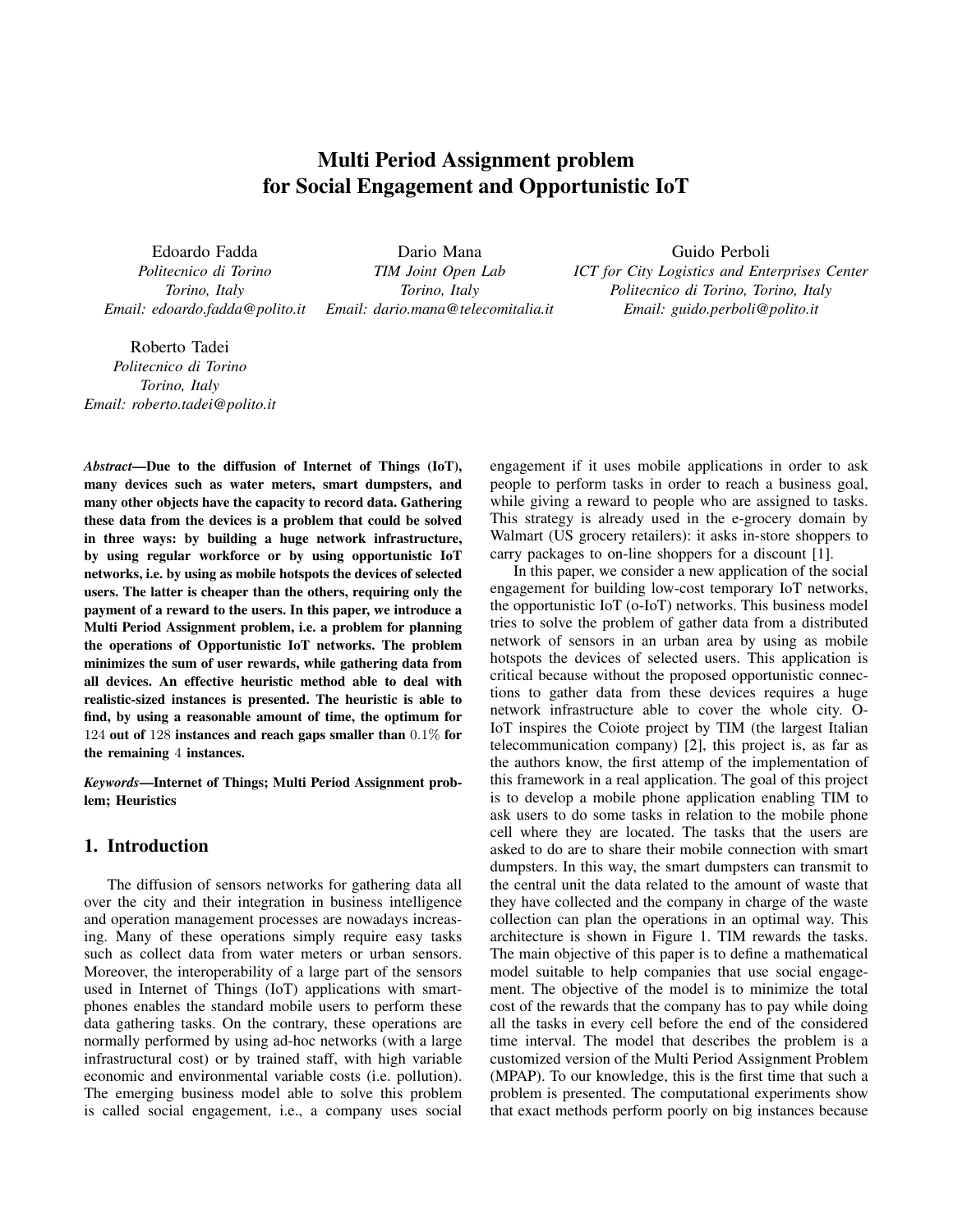they require too much time with respect to the real world applications requirements. For this reason, we introduce a heuristic able to solve the test instances with a smaller computational effort and with a precision comparable to the exact method. The article is organized as follows. In Section 2 we review the literature about the IoT and the MPAP. In Section 3 we present the mathematical model. In Section 4 we describe the heuristic. Due to the lack of literature about this problem, we define some freely available benchmark instances. In Section 5 we describe and use them in order to study the performance of the heuristic. Finally, in Section 6 we outline the main results achieved in this paper.

#### 2. Literature Review

The main topic of this paper is the application of optimization techniques to social engagement and, in particular, to o-IoT. Since to our knowledge there are no other studies in the field, we split the literature review in two axis. The first one considers the applications of optimization techniques to the IoT framework; the second one considers the MPAP problem.

IoT is the enrichment of devices with sensors and with the capacity of exchange data. Whether these devises have also actuators, then the range of applications increase and encompasses also smart grids, intelligent transportation and smart cities (for a survey of these applications the user is referred to [3], [4] and [5]). In the IoT framework, optimization plays an important role. For example, in [6] the authors propose an intelligent transportation system that uses information from a network of sensors in order to better plan the vehicles routing and in [7] the authors describe an heuristic that optimizes the waste collection operations using the data about the waste production collected from these vehicles.

The second axe considers optimization problems. In particular, we consider a customized version of the assignment problem (see [8] and [9] for a review). All the optimization problems related to the assignment problems have in common two features: tasks (or operations) to be done and resources to be allocated to each task. In this setting, the tasks are the collections of data from urban sensors, while the resources are the application users. The tasks can be performed by all the users and the users can perform all the tasks. Since the operations are not critical, we have a time interval to perform all the tasks. For this reason, we consider a MPAP. Unluckily, the literature about this problem is not so developed. Some similar applications that we have found are [10] and [11]. In the first paper, the authors study a binary multi-period assignment problem arising as a part of a weekly planning problem in mail processing operations. In the second paper, the authors consider the classical MPAP where the main decision variables are the binary variables describing if it is better to switch a person from the task that he/she is performing to another one or not. Both these papers consider binary decision variables while in this paper we consider integer decision variables.

#### 3. Mathematical Model

In this section, we introduce the mathematical model that describes the problem of minimizing the total amount of rewards while satisfying all the tasks that the company must do in each cell. In the following, we call users the people available to perform tasks. The term user is because these people are users of the application through which the company asks them to do tasks. Furthermore, we call tasks or activities the operations that must be performed by the company. The mathematical model that describes the problem uses the following sets:

- $\mathcal T$  is the set of all time indexes. The cardinality of this set is *T*,
- *• I* is the set of all cells. The cardinality of this set is *I*,
- *is the set of all user types. The cardinality of this* set is *M*.

In the model, we use the following parameters:

- $c_{ij}^{tm}$  is the cost of the reward for a customer of type  $\overline{m}$  in cell *i* at time *t* that goes to cell *j*.
- $N_j$  is the number of tasks that must be done in the operational cell  $j$  during the time interval  $[1, 2, \ldots, T].$
- $n<sub>m</sub>$  is the number of tasks that a user of type  $m$  can do.
- $\theta_i^{tm}$  is the number of users of type *m* in cell *i* during time step *t*.

In the model we use the variables  $x_{ij}^{tm}$ . They describe the number of customers of type *m* that are asked to do *n<sup>m</sup>* tasks in cell *j*, starting from cell *i*, during time step *t*.

The optimization problem is then:

$$
\min_{\substack{c_{ij}^{tm}, \forall i,j,t,m}} \sum_{i=1}^{I} \sum_{j=1}^{J} \sum_{t=1}^{T} \sum_{m=1}^{M} c_{ij}^{tm} x_{ij}^{tm}
$$
 (1)

subject to

*x*

$$
\sum_{t=1}^{T} \sum_{m=1}^{M} \sum_{i=1}^{I} n_m x_{ij}^{tm} \ge N_j \quad \forall \quad j \in \mathcal{I}
$$
 (2)

$$
\sum_{j=1}^{J} x_{ij}^{tm} \leq \theta_i^{tm} \quad \forall \quad i \in \mathcal{I} \quad t \in \mathcal{T} \quad m \in \mathcal{M} \tag{3}
$$

$$
x_{ij}^{tm} \in \mathbb{Z}^+ \quad \forall \quad i \ \in \ \mathcal{I} \quad j \ \in \ \mathcal{J} \quad t \ \in \ \mathcal{T}. \tag{4}
$$

The objective function (1) is the total amount of rewards that the company has to pay. Constraints (2) impose that during the time interval  $[1, 2, \ldots, T]$  all tasks must be performed. Constraints (3) bound the number of users of each type in each cell during each time step. All decision variables are non-negative integer.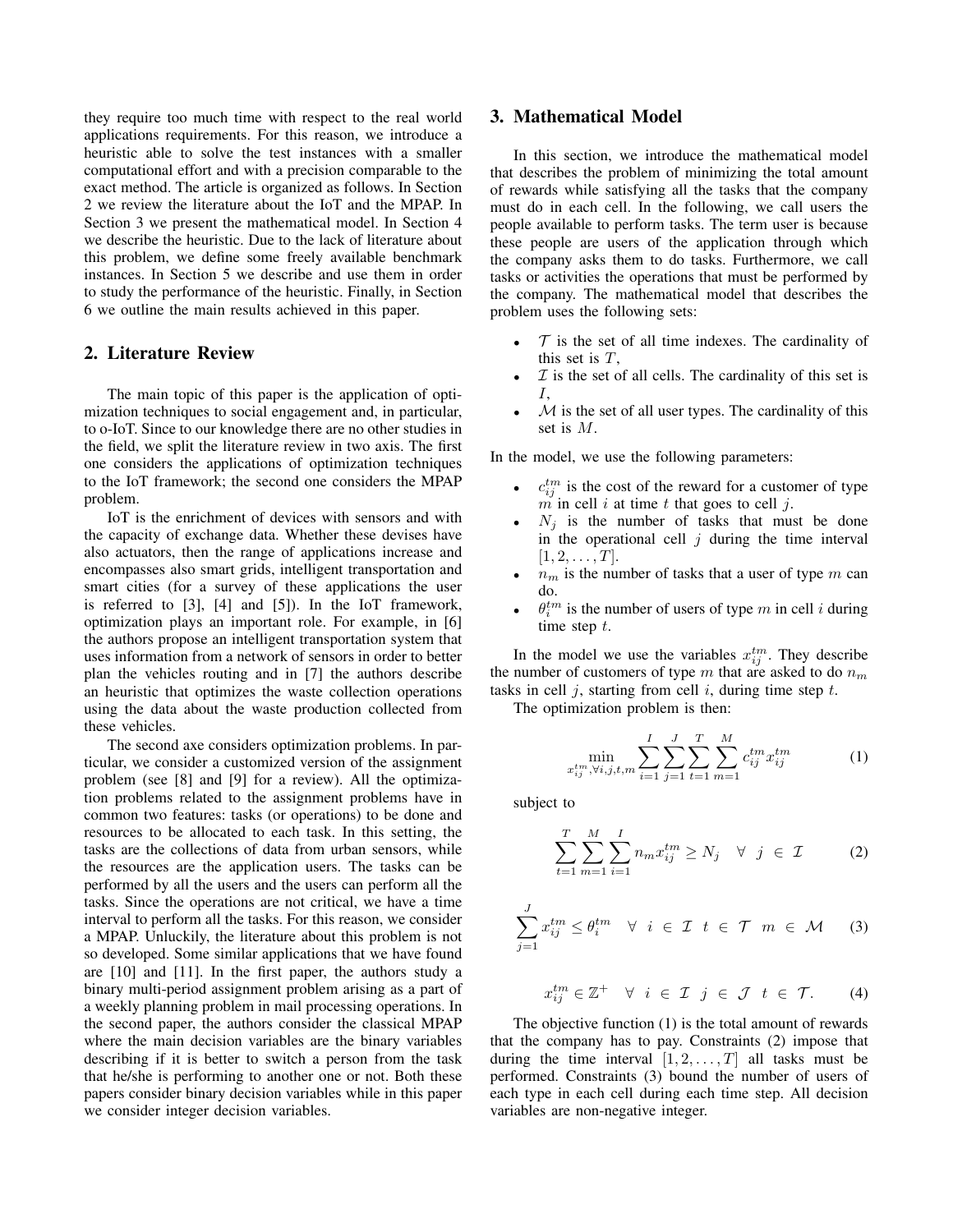

Figure 1. The figure shows how the Coiote project will work

## 4. Heuristic

In this section we describe the meta heuristic used in order to find a good solution of problem (1)-(4). The meta heuristic is composed by two steps: an *Outer heuristic* and a *Greedy step*. The *Outer heuristic* performs the steps shown in Algorithm 1. Basically, *Outer heuristic* produces a random sequence corresponding to the visiting order of the cells, it applies the *Greedy step* on the sequence and, if necessary, it updates the value of the best solution found. It iterates these steps until there is enough time.

| <b>Algorithm 1:</b> Outer heuristic algorithm finds an     |  |  |  |
|------------------------------------------------------------|--|--|--|
| heuristic solution $(\hat{x}_{ij}^{tm})$ given an instance |  |  |  |

| 1 Outer Heuristic (Instance);                                                 |                                                       |  |  |  |  |
|-------------------------------------------------------------------------------|-------------------------------------------------------|--|--|--|--|
| <b>Input</b> : Instance File                                                  |                                                       |  |  |  |  |
| <b>Output:</b> $\hat{x}_{ii}^{tm}$                                            |                                                       |  |  |  |  |
| 2 best_opt=+Inf;                                                              |                                                       |  |  |  |  |
| 3 while there is still time do                                                |                                                       |  |  |  |  |
| 4                                                                             | $cells\_sequence = random\_shuffle(cells\_sequence);$ |  |  |  |  |
| [opt, $\hat{x}_{ij}^{tm}$ ] = Greedy step(cells_sequence);<br>5 <sub>5</sub>  |                                                       |  |  |  |  |
| if $opt < best\_opt$ then<br>6                                                |                                                       |  |  |  |  |
| $\hat{x}_{ij}^{tm} = x_{ij}^{tm} \ \forall \ i, j, t, m. ;$<br>$\overline{7}$ |                                                       |  |  |  |  |
| $best\_opt = opt;$<br>8                                                       |                                                       |  |  |  |  |
| end<br>9                                                                      |                                                       |  |  |  |  |
| 10                                                                            |                                                       |  |  |  |  |

The *Greedy step* is the logical core of the proposed method. It takes as input the random sequence generated by the *Outer heuristic*. The main steps are shown in Algorithm 2. For each cell in the sequence it fulfils the demand of each sink cell by considering each source cell that has available resources in an order defined by the function *Minimum Cost*.

In the first run, the *Minimum Cost* function orders the users by decreasing values of the ratio  $\frac{c_{ij}^{tm}}{n_m}$ . From the second Algorithm 2: Greedy Step algorithm finds an heuristic solution  $(\hat{x}_{ij}^{tm})$  and its value *opt* given a cells sequence

|                | 1 Greedy Step (cells_sequence);                                                                                                                                                                                                              |
|----------------|----------------------------------------------------------------------------------------------------------------------------------------------------------------------------------------------------------------------------------------------|
|                | <b>Input</b> : cells_sequence                                                                                                                                                                                                                |
|                | <b>Output:</b> [opt, $\hat{x}_{ii}^{tm}$ ]                                                                                                                                                                                                   |
|                | $\partial_t^{\,tm}=\theta_i^{\,tm};$                                                                                                                                                                                                         |
|                | 3 $\hat{x}_{ij}^{tm}$ for all i, t and m;                                                                                                                                                                                                    |
|                | 4 $N_i = N_i$ ;                                                                                                                                                                                                                              |
|                | <b>5 for</b> each cell j in cells_sequence <b>do</b>                                                                                                                                                                                         |
| 6              | list_m_i_t = Minimum_Cost( $c_{i,j}^{tm}$ , $\hat{\theta}_i^{tm}$ );                                                                                                                                                                         |
| $\overline{7}$ | count $= 0$ ;                                                                                                                                                                                                                                |
| 8              | while $\hat{N}_i \geq 0$ do                                                                                                                                                                                                                  |
| 9              | $[m, i, t] =$ list_m_i_t[count];                                                                                                                                                                                                             |
| 10             |                                                                                                                                                                                                                                              |
| 11             |                                                                                                                                                                                                                                              |
| 12             |                                                                                                                                                                                                                                              |
| 13             | $M_i^{tm} = min[\hat{\theta}_i^{tm},\frac{\overline{N}_i}{n_m}] \ ; \ \hat{x}_{ij}^{tm} = \hat{x}_{ij}^{tm} + M_i^{tm} \ ; \ \hat{\theta}_i^{tm} = \hat{\theta}_i^{tm} - M_i^{tm} \ ; \ \hat{N}_j = \hat{N}_j - n_m \hat{\theta}_i^{tm} \ ;$ |
| 14             | $count = count + 1$ ;                                                                                                                                                                                                                        |
| 15             | end                                                                                                                                                                                                                                          |
|                | 16 end                                                                                                                                                                                                                                       |
|                | 17 Try_Improve $(\hat{x}_{ij}^{tm} \ \forall \ i, j, t, m.);$                                                                                                                                                                                |

run on, it changes this order randomly in order to increase the exploitation of the solution space.

Finally, the function *Try Improve* tries to find a set of changes (i.e. modifications about which groups of users perform the requested tasks) which as a whole leads to a smaller value of the objective function. In particular, starting from an already feasible solution, the function removes one or more users doing activities in a given destination cell and then it tries to find other users that are able to perform better. In case the selected customers are available, the recursion terminates with a positive result and the solution is updated.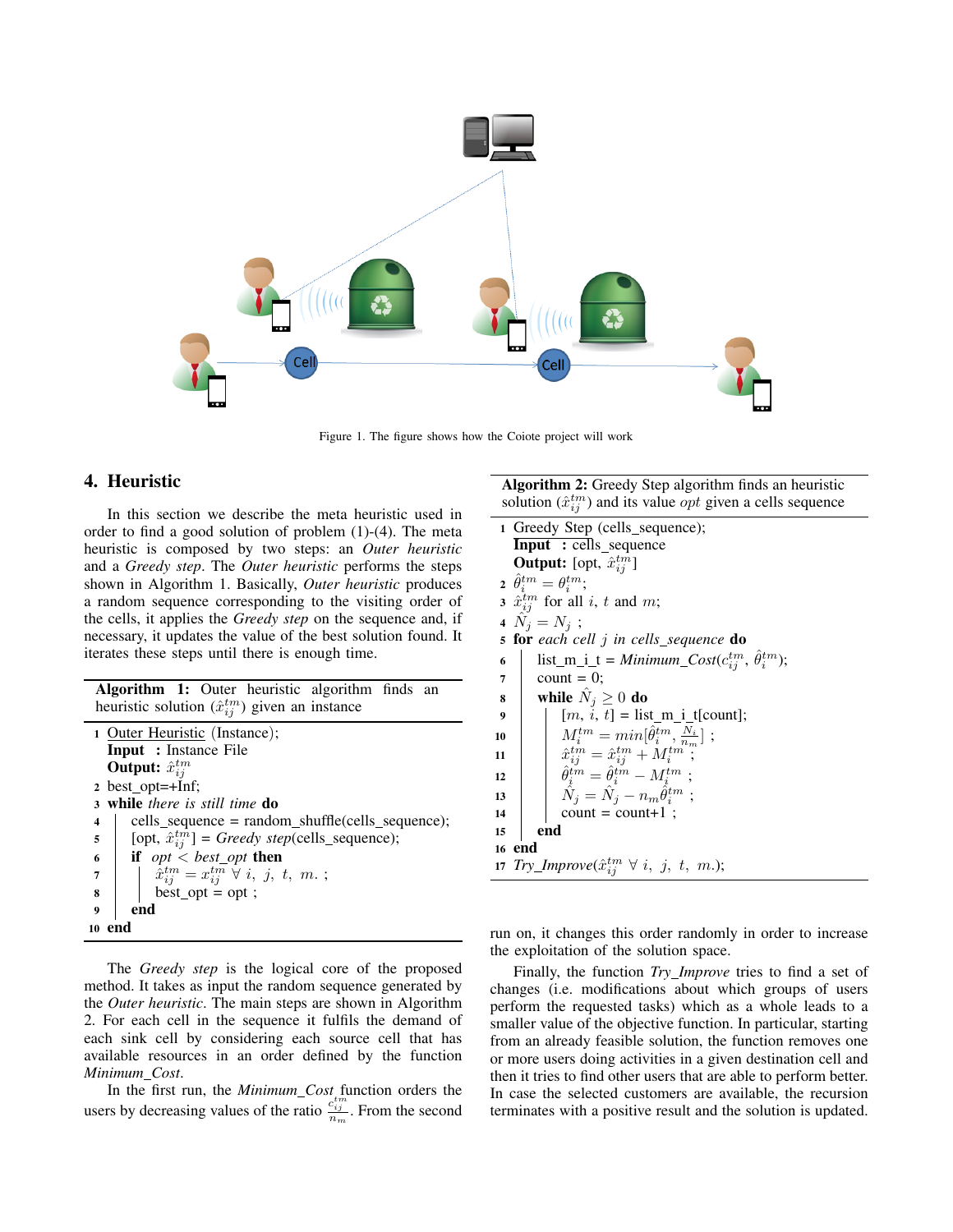If the users are not available, on the other hand, the function checks whether it is possible to replace some other activities done by the chosen users in other destination cells through a recursive call of the function.

This heuristic is very effective if

$$
\sum_{i=1}^{I} \sum_{t=1}^{T} \sum_{m=1}^{M} n_i \theta_i^{tm} \ge 2 \sum_{i=1}^{I} N_i,
$$
 (5)

i.e. there is a surplus of resources. If (5) does not hold, a modified version of the greedy function can be used. This new version is similar to the previous one, but it is characterized by a two steps procedure. In the first iteration, the method avoids to choose users that would lead to a waste of activities (i.e. more activities done than the requested number). In the second one, this additional constraint is relaxed with the hope to be able to perform the remaining applications.

#### 5. Numerical Experiments

In this section, we describe how we generate the instances of the problem and how we solve them by mean of the proposed heuristic. In order to explain how we generate the instances we consider the various parameters and dimensions that describe the problem. First, we set *T* to be 1 or 20, the first value simulates the on-line optimization, while the second one simulates a planning for a reasonable time interval (in the latter case we interpret each time step to be one hour). The coefficient *M* describes the number of customers types that we consider. We set  $M = 3$  for all the experiments. The reason of this choice is that in this way we can model standard users  $m_0$ , business users  $m_1$ and regular workforce  $m_2$ , which is a realistic setting. In particular, standard users are people that do a small amount of tasks for a cheap cost, business users cost more but do more tasks and finally, the regular workers perform several operations but they are the most expensive resource. We suppose that the optimal solution uses regular workforce only if it is unable to perform tasks with the other two types. Finally, the coefficient *I* represents the number of cells. We vary it from 30 to 300. This choice represents a very small city and a grid of a reasonable size. In real instances of big cities *I* can reach values near to 1000. Finally, in order to define the network we have to set how many sources and sinks there are. We define  $\rho$  to be the value that describes the ratio between sources and sinks. In these instances of the problem, the cells provide or ask resources but not both. The reason of this choice is because for a low cost, users in a cell can perform the tasks in the same cell. In this way, we obtain for each cell either a surplus of users or a surplus of tasks. Note that in the model presented in Section 3, each cell *i* can have both requests  $N_i$  and resources  $\theta_i^{tm}$ ,  $\forall t, m$ .

The coefficients that we need in order to describe the instance are  $c_{ij}^{tm}$ ,  $N_i$ ,  $n_m$  and  $\theta_i^{tm}$ . The parameters  $c_{ij}^{tm}$ 

describe the costs of rewards. We define them by

$$
c_{ij}^{tm} = \begin{cases} \left| \frac{i-j}{4} + 1 \right| C \log(2), & \text{if } m = m_0\\ \left| \frac{i-j}{4} + 1 \right| C \log(4), & \text{if } m = m_1\\ \left| \frac{i-j}{4} + 1 \right| C \log(6), & \text{if } m = m_2 \end{cases}
$$
 (6)

where *C* is a realization of a random variable uniformly distributed between  $C_{\text{min}}$  and  $C_{\text{max}}$  ( $C \sim \mathcal{U}[C_{\text{min}}, C_{\text{max}}]$ ). In the following we assume  $C_{\text{min}} = 2$  and  $\dot{C}_{\text{max}} = 5$ .

The parameters  $N_i$  are the numbers of tasks to do in cell *i*. We define them by sampling a uniform distribution between 0 and  $N_{\text{max}}$  ( $N_i \sim U[0, N_{\text{max}}]$ ). In the following simulations  $N_{\text{max}} = 100$ .

The parameters  $n<sub>m</sub>$  are the numbers of tasks that each user type can perform. We impose that the standard users perform 1 task ( $n_{m_0}$  = 1), that the business resources perform 2 tasks ( $n_{m_1} = 2$ ) and that the regular workers perform 10 tasks  $(n_{m_2} = 3)$ .

Finally, we have to define  $\theta_i^{tm} \forall i, t, m$ . In order to define these parameters we have to describe the distribution of each  $\theta_i^{tm}$ . This can be done, as in [12], through a normal distribution  $\mathcal{N}\left(\frac{N_{\text{max}}}{2}, \left(\frac{N_{\text{max}}}{2}\right)^2\right)$ . In particular, it is possible to verify that a feasible solution exists by checking that

$$
\sum_{i=1}^{I} \sum_{t=1}^{T} \sum_{m=1}^{M} n_i \theta_i^{tm} \ge \sum_{i=1}^{I} N_i.
$$
 (7)

If (7) does not hold, then we add  $\sum_{i=1}^{I} N_i$  –  $\sum_{i=1}^{I} \sum_{t=1}^{T} \sum_{m=1}^{M} n_i \theta_i^{tm}$  people to a random set of cells (i.e. we increase  $\theta_i^{tm}$  for some cells) in order to satisfy (7).

The instances that we generate are called  $Co\_I\_T\_n$ , where *I* indicates the number of cells considered, *T* the number of time periods considered and *n* is the numeric identification of the instance. The instances can be downloaded from  $<sup>1</sup>$ .</sup>

In order to compute the optimal value for all instances we use the commercial solver gurobi<sup>2</sup>. All the following experiments are performed on an Intel R CoreTMi7-5500U CPU @2.40 Ghz with 8 GB RAM and Microsoft R WindowsTM10 Home installed.

We compare the performances of the commercial solver and the performance of the heuristic in Tables 1, 2, 3 and 4. In Table 1 and in Table 2 we show the performances of the heuristic on the instances that considers 30 cells, 1 time period and 30 cells, 20 time periods. As the reader can notice, for these instances the proposed heuristic is slower than the solver. This is due to the time spent in order to build the knowledge base. Furthermore, the heuristic fails to find the optimum in those instances *Co* 30 1 *NT* 9 and *Co* 30 1 *T* 1. Nevertheless, the time spent in the construction of the knowledge base produces very good results in larger instances (as the reader can see in Table 3 and in Table 4). In all the instances considering 100 and 300 cells, the heuristic finds the optimal solution and, the average computational time is reduced by the 75% for the

<sup>1.</sup> https://bitbucket.org/orogroup/mpap

<sup>2.</sup> http://www.gurobi.com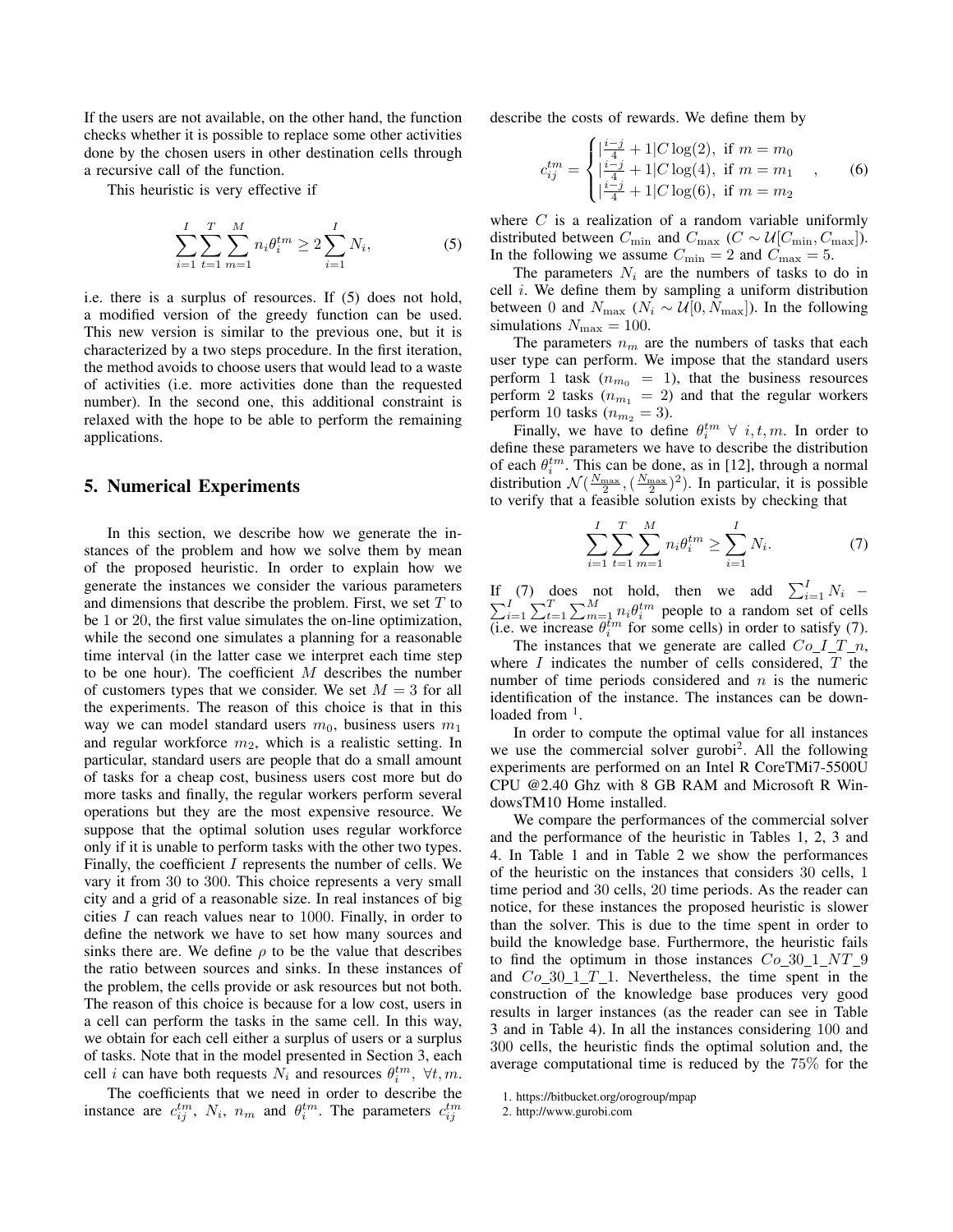TABLE 1. THE TABLE SHOWS THE OPTIMAL SOLUTION (OPT.SOL.), THE TIME USED BY THE COMMERCIAL SOLVER TO FIND IT (TIME), THE TIME USED BY THE HEURISTIC (HEU.TIME) AND THE VALUE OF THE HEURISTIC SOLUTION (HEU.SOL.) FOR DIFFERENT INSTANCES. ALL INSTANCES IN THE TABLE CONSIDER 30 CELLS AND 1 TIME PERIOD.

| Instance        | Opt. Sol. | Time  | Heu. Time | Heu. Sol. |
|-----------------|-----------|-------|-----------|-----------|
| Co 30 1 NT 0    | 1041      | 0.014 | 1.25039   | 1041      |
| Co 30 1 NT 1    | 1756      | 0.013 | 1.25028   | 1756      |
| Co 30 1 NT 2    | 2341      | 0.017 | 1.25023   | 2341      |
| Co 30 1 NT 3    | 2105      | 0.028 | 1.25018   | 2105      |
| Co 30 1 NT 4    | 1477      | 0.018 | 1.25024   | 1477      |
| Co 30 1 NT 5    | 2996      | 0.021 | 1.25025   | 2996      |
| Co 30 1 NT 6    | 1623      | 0.009 | 1.2502    | 1623      |
| Co 30 1 NT 7    | 1032      | 0.01  | 1.25022   | 1032      |
| Co 30 1 NT 8    | 2288      | 0.018 | 1.25027   | 2288      |
| $Co_30_1_N$ T 9 | 1562      | 0.018 | 1.25024   | 1563      |
| Co 30 1 T 0     | 1105      | 0.006 | 1.25026   | 1105      |
| Co 30 1 T 1     | 1796      | 0.013 | 1.25022   | 1797      |
| Co 30 1 T 2     | 2437      | 0.017 | 1.25021   | 2437      |
| Co 30 1 T 3     | 2073      | 0.008 | 1.25025   | 2073      |
| Co 30 1 T 4     | 1545      | 0.02  | 1.25018   | 1545      |
| Co 30 1 T 5     | 2888      | 0.009 | 1.2502    | 2888      |
| Co 30 1 T 6     | 1592      | 0.011 | 1.2502    | 1592      |
| Co 30 1 T 7     | 1394      | 0.008 | 1.25018   | 1394      |
| Co 30 1 T 8     | 2012      | 0.01  | 1.25033   | 2012      |
| $Co$ 30 $1$ T 9 | 1820      | 0.011 | 1.25026   | 1820      |

TABLE 2. THE TABLE SHOWS THE OPTIMAL SOLUTION (OPT.SOL.), THE TIME USED BY THE COMMERCIAL SOLVER TO FIND IT (TIME), THE TIME USED BY THE HEURISTIC (HEU.TIME) AND THE VALUE OF THE HEURISTIC SOLUTION (HEU.SOL.) FOR DIFFERENT INSTANCES. ALL INSTANCES IN THE TABLE CONSIDER 30 CELLS AND 20 TIME PERIODS.

| Instance      | Opt. Sol. | Time  | Heu. Time | Heu. Sol. |
|---------------|-----------|-------|-----------|-----------|
| Co 30 20 NT 0 | 872       | 0.106 | 1.25083   | 872       |
| Co 30 20 NT 1 | 457       | 0.117 | 1.25093   | 457       |
| Co 30 20 NT 2 | 706       | 0.142 | 1.25064   | 706       |
| Co 30 20 NT 3 | 827       | 0.076 | 1.25242   | 827       |
| Co 30 20 NT 4 | 437       | 0.133 | 1.25078   | 437       |
| Co 30 20 NT 5 | 984       | 0.124 | 1.25076   | 984       |
| Co 30 20 NT 6 | 937       | 0.104 | 1.25078   | 937       |
| Co 30 20 NT 7 | 1132      | 0.09  | 1.25072   | 1132      |
| Co 30 20 NT 8 | 719       | 0.115 | 1.25081   | 719       |
| Co 30 20 NT 9 | 895       | 0.119 | 1.25079   | 895       |
| Co 30 20 T 0  | 872       | 0.095 | 1.25076   | 872       |
| Co 30 20 T 1  | 457       | 0.097 | 1.25078   | 457       |
| Co 30 20 T 2  | 721       | 0.142 | 1.25077   | 721       |
| Co 30 20 T 3  | 827       | 0.086 | 1.25082   | 827       |
| Co 30 20 T 4  | 437       | 0.138 | 1.2508    | 437       |
| Co 30 20 T 5  | 991       | 0.125 | 1.25072   | 991       |
| Co 30 20 T 6  | 933       | 0.118 | 1.25071   | 933       |
| Co 30 20 T 7  | 1143      | 0.085 | 1.25083   | 1143      |
| Co 30 20 T 8  | 4453      | 0.127 | 1.25072   | 4453      |
| Co 30 20 T 9  | 4530      | 0.108 | 1.25077   | 4530      |

instances with 100 cells and by the 210% for the instances with 300 cells.

#### 6. Conclusions

In this paper, we define a new problem which goal is to minimize the costs of using social engagement. In particular, we consider o-IoT applications. Further, we develop a simulation framework and benchmark instances and, by doing so, we fill a lack both in the optimization and the IoT

TABLE 3. THE TABLE SHOWS THE OPTIMAL SOLUTION (OPT.SOL.), THE TIME USED BY THE COMMERCIAL SOLVER TO FIND IT (TIME), THE TIME USED BY THE HEURISTIC (HEU.TIME) AND THE VALUE OF THE HEURISTIC SOLUTION (HEU.SOL.) FOR DIFFERENT INSTANCES. ALL INSTANCES IN THE TABLE CONSIDER 100 CELLS AND 1 TIME PERIOD.

| Instance                  | Opt. Sol. | Time [s] | Heu. Time [t] | Heu. Sol. |
|---------------------------|-----------|----------|---------------|-----------|
| Co 100 1 NT 0             | 5270      | 5.34234  | 1.25027       | 5270      |
| Co 100 1 NT 1             | 3811      | 5.23475  | 1.25029       | 3811      |
| Co 100 1 NT 2             | 4455      | 5.23625  | 1.25157       | 4455      |
| Co 100 1 NT 3             | 4832      | 5.52352  | 1.25033       | 4832      |
| Co 100 1 NT 4             | 4790      | 5.65343  | 1.25043       | 4790      |
| Co 100 1 NT 5             | 6493      | 5.34634  | 1.25027       | 6493      |
| Co 100 1 NT 6             | 4276      | 5.34534  | 1.25039       | 4276      |
| Co 100 1 NT 7             | 4815      | 5.34564  | 1.25031       | 4815      |
| Co 100 1 NT 8             | 4636      | 5.25154  | 1.25045       | 4636      |
| Co 100 1 NT 9             | 4691      | 5.34523  | 1.25035       | 4691      |
| Co 100 1 T 0              | 5350      | 5.43523  | 1.25034       | 5350      |
| Co 100 1 T 1              | 3919      | 5.26234  | 1.25027       | 3919      |
| Co 100 1 T 2              | 4764      | 5.34523  | 1.25031       | 4764      |
| Co 100 1 T 3              | 5215      | 5.34265  | 1.25031       | 5215      |
| $Co$ $100$ $1$ $T$ $4$    | 5012      | 5.29955  | 1.25036       | 5012      |
| Co 100 1 T 5              | 6730      | 5.32334  | 1.25027       | 6730      |
| Co 100 1 T 6              | 3625      | 5.25543  | 1.25027       | 3625      |
| $Co_100_1$ <sup>T</sup> 7 | 3203      | 5.33435  | 1.25035       | 3203      |
| Co 100 1 T 8              | 2196      | 5.34352  | 1.25041       | 2196      |
| Co 100 1 T 9              | 2182      | 5.32345  | 1.25035       | 2182      |

TABLE 4. THE TABLE SHOWS THE OPTIMAL SOLUTION (OPT.SOL.), THE TIME USED BY THE COMMERCIAL SOLVER TO FIND IT (TIME), THE TIME USED BY THE HEURISTIC (HEU.TIME) AND THE VALUE OF THE HEURISTIC SOLUTION (HEU.SOL.) FOR DIFFERENT INSTANCES. ALL INSTANCES IN THE TABLE CONSIDER 300 CELLS AND 20 TIME PERIODS.

| Instance        | Opt. Sol. | Time   | Heu. Time | Heu. Sol. |
|-----------------|-----------|--------|-----------|-----------|
| Co 300 20 NT 0  | 7019      | 25.628 | 1.29306   | 7019      |
| Co 300 20 NT 1  | 7183      | 28.814 | 1.29125   | 7183      |
| Co 300 20 NT 2  | 8101      | 21.883 | 1.29518   | 8101      |
| Co 300 20 NT 3  | 7638      | 25.531 | 1.29798   | 7638      |
| Co 300 20 NT 4  | 8193      | 24.294 | 1.29795   | 8193      |
| Co 300 20 NT 5  | 7580      | 21.724 | 1.28707   | 7580      |
| Co 300 20 NT 6  | 7681      | 23.469 | 1.2945    | 7681      |
| Co 300 20 NT 7  | 8546      | 17.117 | 1.29569   | 8546      |
| Co 300 20 NT 8  | 7129      | 17.382 | 1.29748   | 7129      |
| Co 300 20 NT 9  | 7191      | 19.063 | 1.28753   | 7191      |
| Co 300 20 NT 10 | 8074      | 25.28  | 1.29103   | 8074      |
| Co 300 20 T 0   | 7024      | 27.258 | 1.30792   | 7024      |
| Co 300 20 T 1   | 7183      | 30.834 | 1.28962   | 7183      |
| Co 300 20 T 2   | 8102      | 22.448 | 1.29249   | 8102      |
| Co 300 20 T 3   | 7659      | 25.1   | 1.28967   | 7659      |
| Co 300 20 T 4   | 8223      | 25.942 | 1.29351   | 8223      |
| Co 300 20 T 5   | 7600      | 21.737 | 1.29414   | 7600      |
| Co 300 20 T 6   | 7647      | 23.244 | 1.29524   | 7647      |
| Co 300 20 T 7   | 8590      | 19.756 | 1.30957   | 8590      |
| Co 300 20 T 8   | 7140      | 23.853 | 1.28804   | 7140      |
| Co 300 20 T 9   | 7227      | 19.247 | 1.29744   | 7227      |
| Co 300 20 T 10  | 8047      | 23.834 | 1.29261   | 8047      |